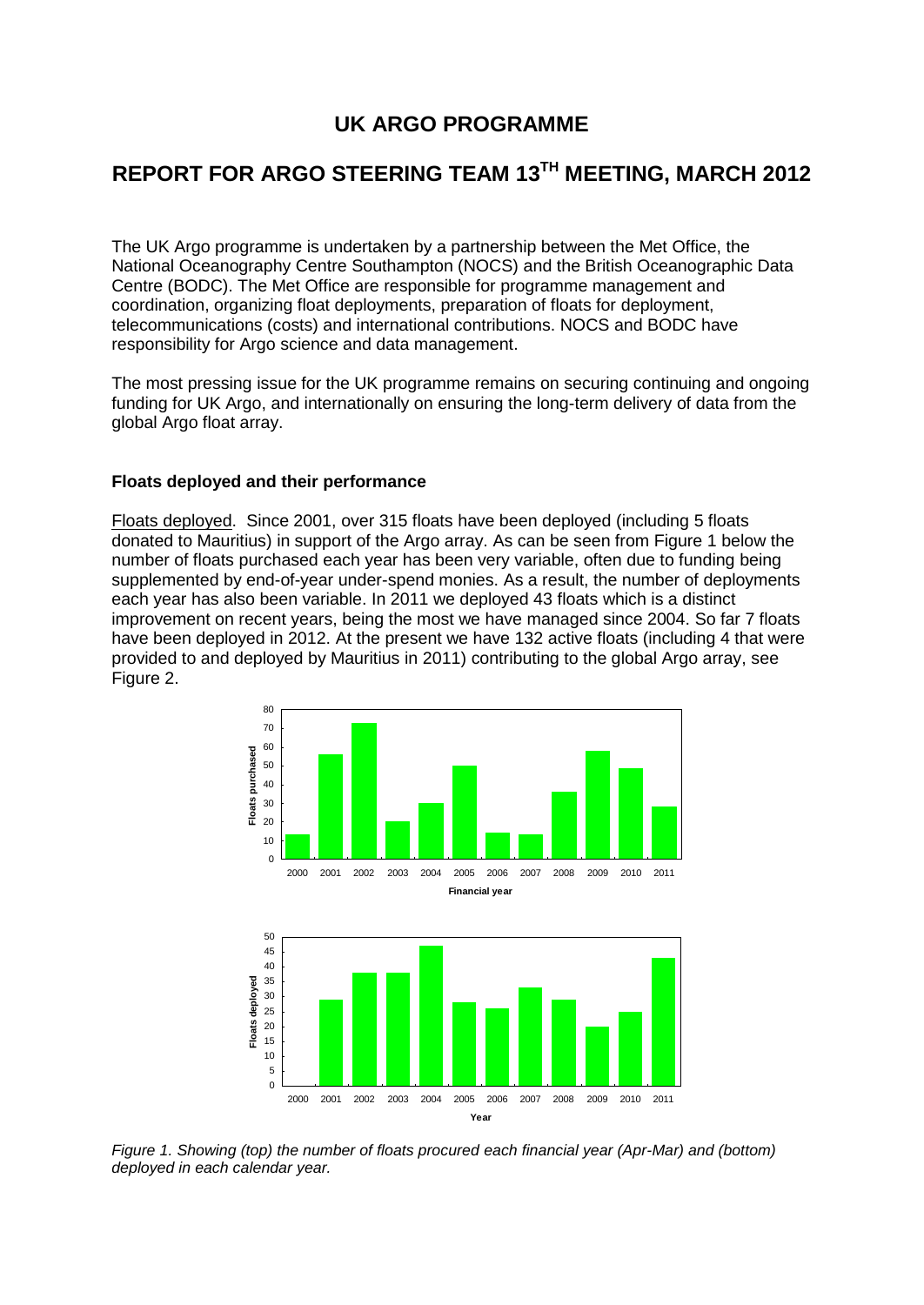

*Figure 2. Showing the locations of operating UK floats (in red) and the four Mauritian floats (in black) in mid-February 2012.*

With the increase in the number of floats deployed in 2011 the number of UK floats contributing to Argo has increased to over 130, as shown in Figure 3.



*Figure 3. Number of active UK (including Mauritius) floats contributing to Argo by month.*

Float performance. There has been a distinct improvement in the survival of our Apex floats deployed since 2004 compared to those deployed in the earlier years in terms of cycles completed (normalised to 2,000m for floats that make shallower profiles or only profile to 2,000m intermittently, with invalid cycles due to pressure transducer failure discounted and deployment failures omitted), as shown in Figure 4.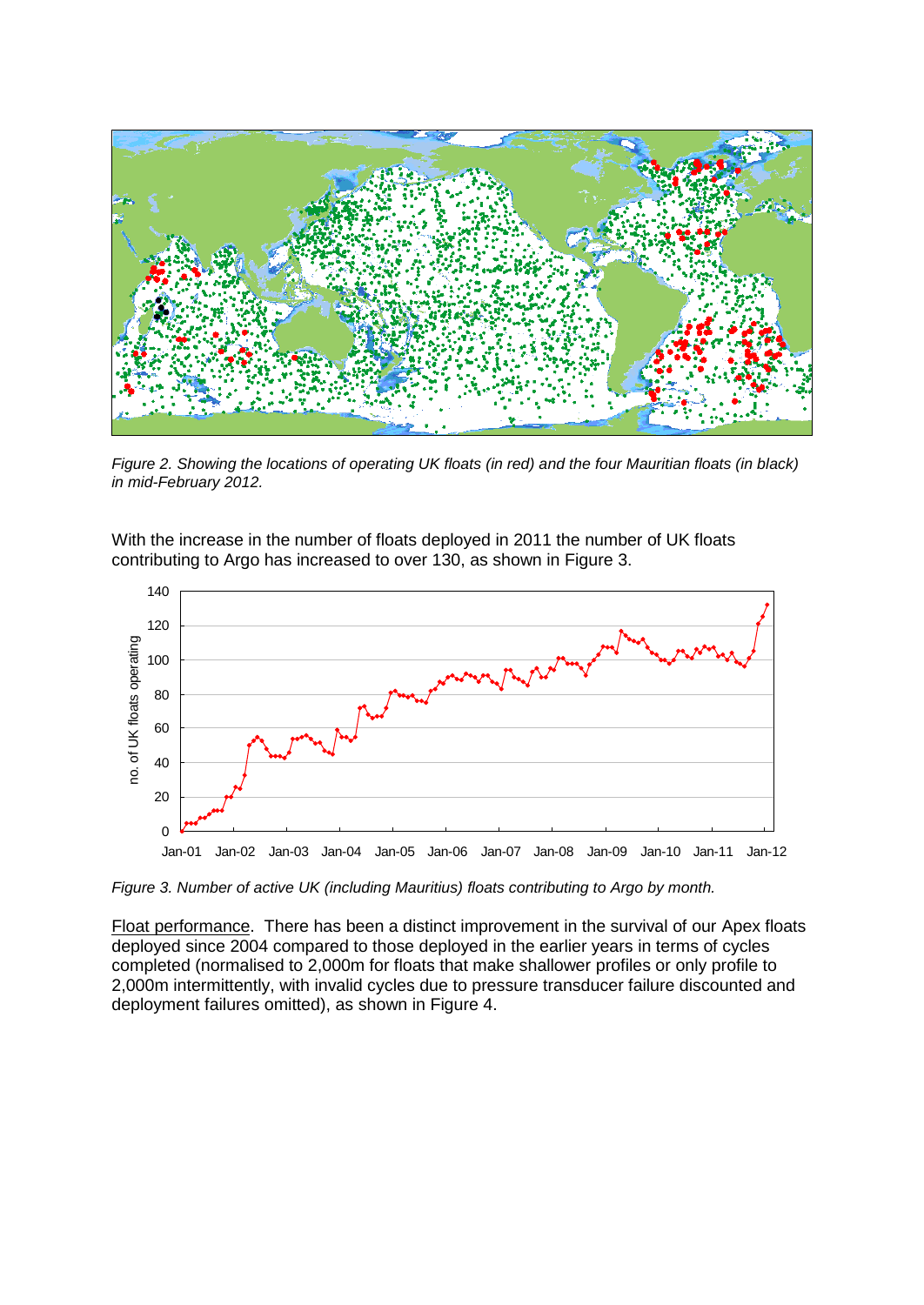

*Figure 4. Number of (normalised) cycles made by UK Apex floats deployed in 2001-2003, 2004-2006 and 2007-2010.*

Only 30-40% of Apex floats deployed before 2004 made more than 100 cycles, whereas for floats deployed 2004 to 2006 and 2007 to 2010, 72% and 84% of floats reached the 100 cycle mark.

Following some early float losses to ice damage in 2007, since 2008 all new Southern Ocean floats considered at risk of ice have been specified with ice-avoidance capability. So far 17 floats with ice-avoidance have been deployed and none have failed due to ice damage. In 2007 we deployed our first Apex floats with lithium batteries and have since deployed 65 floats with lithiums.

In 2008 our first 2 Apex floats with near surface temperature measurement capability (unpumped measurements) were deployed, with 63 SST-capable floats having now been deployed.

As yet all of our floats have used Argos for communications, however 13 of the 28 Apex floats currently on order will use Iridium, 4 of these Iridium floats will also carry dissolved oxygen and chlorophyll fluorescence sensors.

## **Deployment plans for 2012**

At the end of Feb 2012 we have around 50 Apex floats available for deployment, with a further 28 floats expected to be delivered by end March 2012. Anticipated deployments in 2012 include:

4 floats Rockall Trough/Iceland basin (Extended Ellett Line July) 13 floats Nordic Seas (summer) 5 floats N Atlantic 26N (RAPID cruise Oct/Nov) 2 (possibly more) floats SE Atlantic (SA Agulhas Sept) 2 (possibly more) floats S Atlantic (AMT cruise autumn) 6 floats Southern Ocean/Drake Passage (winter 2012/13) 2-4 floats near Mauritius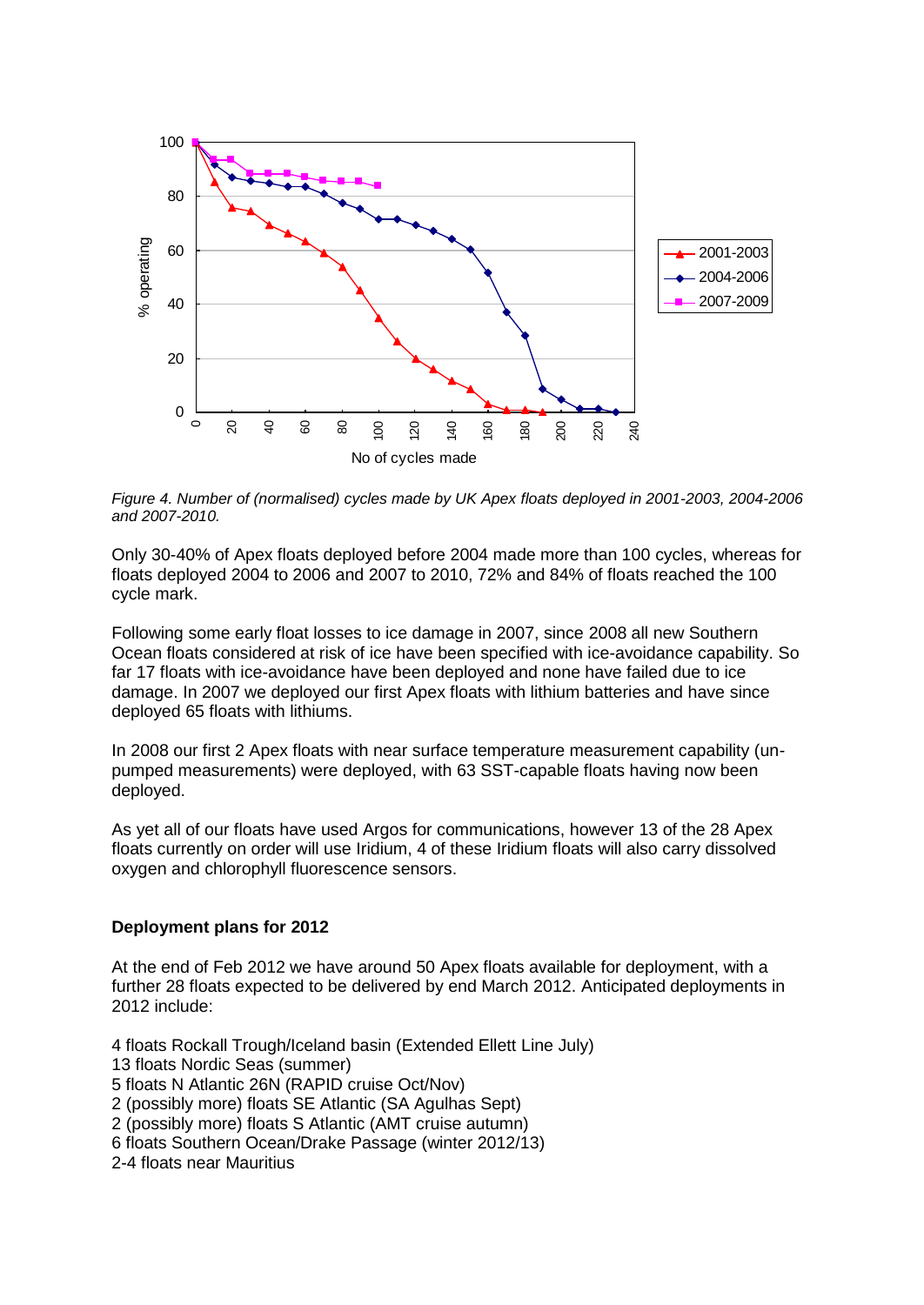With 9 floats available for the Arabian Sea, 6 for the Somali Basin and 2 for South Indian Ocean. The expectation would be to deploy around 40 floats (including those provided to Mauritius).

### **Data management**

The UK Argo Data Centre, established at BODC, processes all our float data (including the floats donated to Mauritius and also floats for the Irish Argo programme).

#### Real-time

An automatic system processes the data in real-time and generates the profile data in WMO TESAC and BUFR and Argo netCDF formats. The TESAC/BUFR messages are relayed to GTS via the Met Office (EGRR). Almost 100% of GTS messages are available within 24h. Occasional disruptions happen due to email server failures and server problems. Data in netCDF format are also sent (by FTP) to the two GDACs. The real-time processing system operates every 12 hours and delivers data twice daily. The data are also available from the UK Argo Data Centre web-site via an interactive map interface. In addition the technical files are updated once a week and these files are provided to CSIRO Marine to populate the technical web-site.

#### Delayed-mode

Delayed-mode processing is carried out by BODC using the OW software and the CTD\_for\_DMQC\_V1 and ARGO\_for\_DMQC\_V02 reference datasets. Reference data are updated when new versions are available. During the summer of 2010 the backlog in DMQC of BODC hosted (Argo UK, Ireland, Mauritius, Saudi Arabia) Argo profiles was cleared. As of October 2011, 98.9% of eligible BODC profiles (profiles older than one year) had been submitted to the GDACs in delayed mode.

#### Southern Ocean

BODC works with three other organizations to operate a Southern Ocean Argo Regional Centre (SOARC) covering the entire Southern Ocean. Responsibilities are: BODC - Atlantic Ocean Sector, CSIRO - 'Australian' sector, JAMSTEC - Pacific Ocean Sector and the University of Washington - Indian Ocean Sector. BODC hosts the main SOARC data and information web pages [\(http://www.bodc.ac.uk/projects/international/argo/southern\\_ocean/\)](http://www.bodc.ac.uk/projects/international/argo/southern_ocean/).

## On-going development activity

In addition to maintaining progress of previous years on-going development at BODC is focusing on the following:

- Improving the quality of trajectory data distributed by BODC. This is based on the actions decided by the ADMT and output from the ANDRO Atlas.
- Development of real time quality control procedures for un-pumped near surface temperature data from APEX floats and inclusion of in profile file submitted to the GDACs

#### Reference CTD data

At the Argo Data Management Team meeting in 2012 the link between BODC and CCHDO was restored. This included an initial submission of ~3,500 CTD profiles in BODC holdings for use in the Argo delayed mode reference climatology. The aim is to develop the link with further submissions of CTD data in 2012 and an eventual move towards automated submission of data to CCDHO (plus NODC and ICES) when data are banked at BODC.

The delayed mode cookbook information produced by BODC in previous years has also been supplied to Steve Diggs who is using this information to identify areas where the current reference data/climatology is in need of enhancement so these areas can be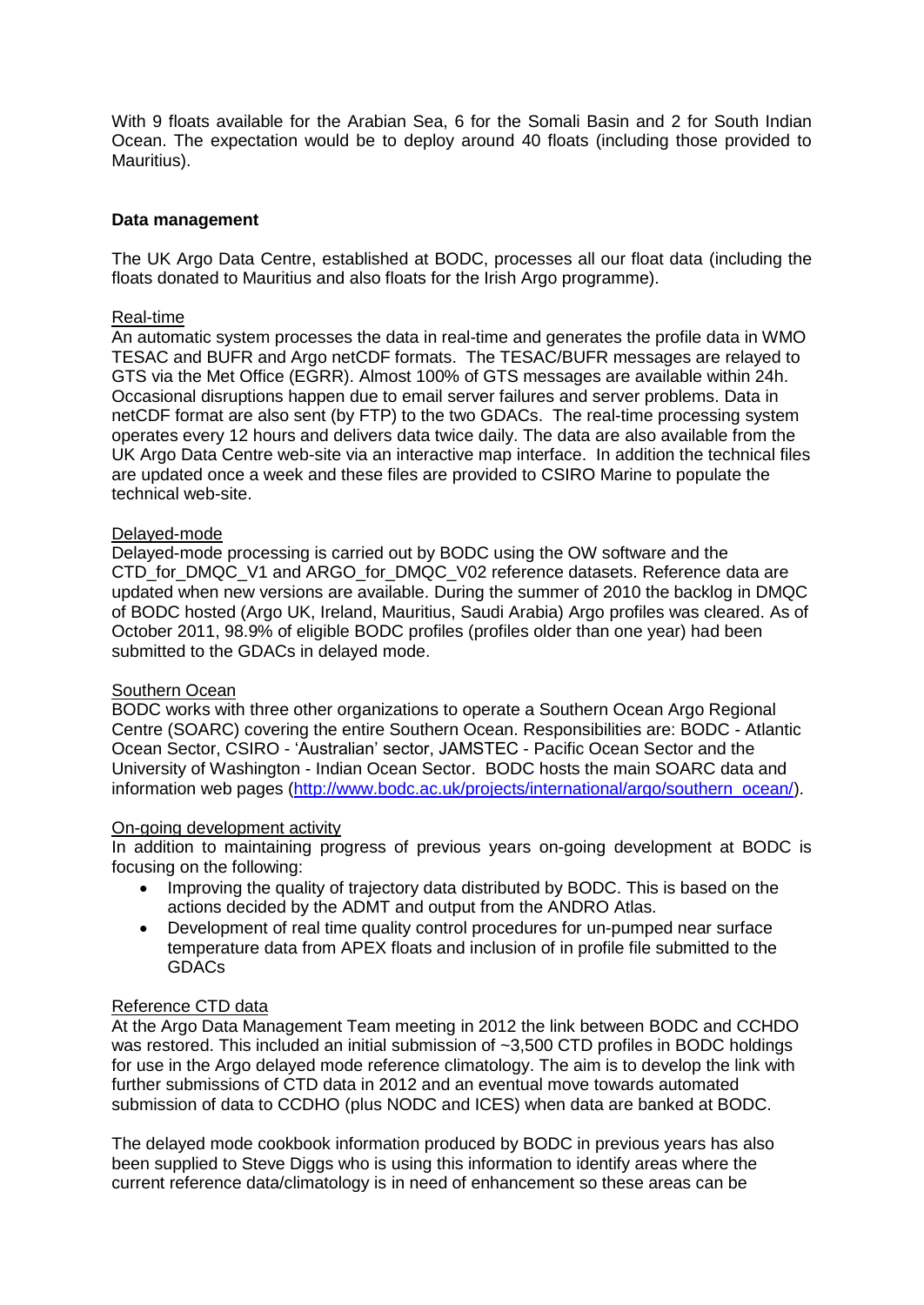prioritised when seeking new data for inclusion in the climatology. This approach has already been fruitful in the Northwest Atlantic.

### **Scientific and operational use of Argo data**

Argo has an open data policy which means that all Argo data are freely available without any restrictions, for both scientific research and operational applications. In recent years there have been between 100 and 120 Argo based papers per year, of which between 10 and 15% have a UK lead author or co-author.

At the Met Office Argo data are assimilated into FOAM (Forecasting Ocean Assimilation Model), see [http://www.metoffice.gov.uk/research/weather/ocean-forecasting,](http://www.metoffice.gov.uk/research/weather/ocean-forecasting) which is the Met Office deep ocean forecasting system It comprises a global ¼ degree model (ORCA025) and nested  $\frac{1}{12}$  degree North Atlantic, Mediterranean and Indian Ocean limited area models. The system is run operationally at around 0500 UTC every day. GODAE OceanView [\(https://www.godae-oceanview.org/\)](https://www.godae-oceanview.org/), an international group dedicated to collaborating on research and development of ocean data assimilation systems, have been developing methods of assessing the impact of observations on ocean data assimilation systems. Last year, to test these ideas, the Met Office performed a series of experiments to assess the impact of different observing systems on its FOAM system, including the impact of excluding all Argo temperature and salinity data for 1 month (July 2011). One method to assess the model is the fit to observations before they are assimilated. The fit to both profile temperature and salinity is 5% worse without Argo as shown in Table 1. However, it should be noted that one month may not be long enough to see the full impact of removing Argo data as previous experience suggests that the subsurface can take a year or more to spinup (or spin-down).

|                       | Operational   No Argo |       |
|-----------------------|-----------------------|-------|
| $\mid$ Profile T / °C | 0.680                 | 0.728 |
| Profile S / psu       | 10.132                | 0.139 |

*Table 1. Summary observation minus background RMS accumulated globally over July 2011.*  2011.

Argo data are also used in the GloSea (Global Seasonal) coupled model run by the Met Office to make seasonal forecasts for several months ahead. Such forecasts are more reliable for tropical regions (such as the Sahel, East Africa and north-east Brazil) than for temperate climates and seasonal forecasting is still an area in which the science is being developed. On longer timescales the Hadley Centre DePreSys (Decadal Prediction System) is being developed for climate predictions on decadal timescales, where the impact of Argo data on decadal climate forecasts has been assessed in idealised experiments. For further information and experimental forecasts see

[http://www.metoffice.gov.uk/research/climate/seasonal-to-decadal.](http://www.metoffice.gov.uk/research/climate/seasonal-to-decadal)

1

A recent climate model-based study, by Matt Palmer and colleagues in the Hadley Centre<sup>1</sup>, into the relationships between sea surface temperature (SST) and ocean heat content (OHC) with the top of the atmosphere radiation balance suggests the need to measure OHC deeper than 2,000 m (ideally to 4,000 m) to reduce decadal variability in the longer-term climate change signal. The findings highlight the need to sustain the Argo observations to 2000 m and provide strong motivation for the development of a deep ocean observing array.

 $1$  Palmer, M. D., D. J. McNeall, and N. J. Dunstone (2011), Importance of the deep ocean for estimating decadal changes in Earth's radiation balance, Geophys. Res. Lett., 38, L13707, doi:10.1029/2011GL047835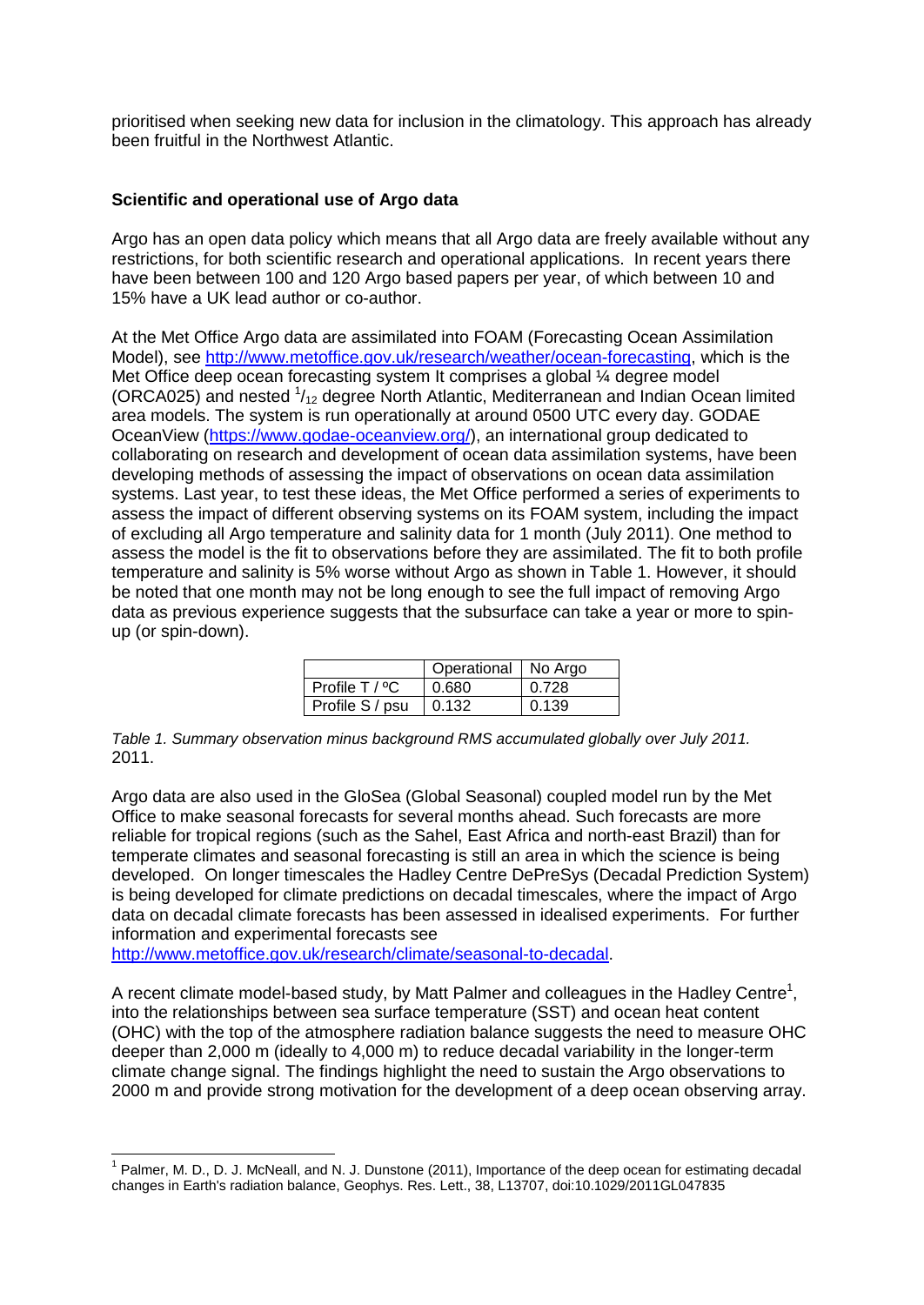The Hadley Centre also maintains the [HadGOA](http://www.hadobs.org/) (sub-surface global analysis) dataset of historical temperature and salinity. Variables are on a 2-degree grid and computed on number of fixed isotherms and fixed depths at monthly resolution. The dataset includes available Argo data and will include near real-time updates using Argo data. The dataset is used for global ocean heat content analyses. For further information see [http://www.metoffice.gov.uk/research/climate/climate-monitoring/oceans-and-sea-ice.](http://www.metoffice.gov.uk/research/climate/climate-monitoring/oceans-and-sea-ice)

Research using Argo data at NOC is carried forward mainly, though not exclusively, through graduate students. Projects include: upper ocean circulation and variability in the North Atlantic, ocean correlation scales in the Pacific and Atlantic oceans, seasonal to decadal variations in water mass properties in the SE Pacific/Drake Passage/Atlantic sector of the Southern Ocean, decadal changes in intermediate and thermocline water properties in the subtropical South Atlantic. Also, the NOC satellite oceanography group is involved in ground truth for SMOS and is evaluating ways in which Argo near-surface data can be used for SMOS evaluation.

The data are used extensively in a wide range of research projects in UK Universities and research laboratories and is a central component of several PhD and MSc projects covering a broad range of topics including water mass properties and formation, air-sea interaction, ocean circulation, mesoscale eddies, ocean dynamics and seasonal-to-decadal variability.

The GHRSST (Group for High Resolution Sea Surface Temperature) community is now using Argo data to provide validation of various gap-free (Level 4 or L4) SST analysis products. The Argo data provide a good estimate of foundation SST (the SST free of diurnal warming). As the Argo data are not used in the L4 analyses, the data provide a high quality independent source of data for validation of the foundation SST. The GHRSST Multi-Product Ensemble (GMPE) system is run on a daily basis at the Met Office, taking various L4 analyses as inputs, transfers them onto a common grid, and produces an ensemble median and standard deviation. Validation against Argo data (at 3 to 5 m depth) has shown that the GMPE median is more accurate than any of the contributing analyses with a standard deviation error of 0.40K globally with respect to the near-surface Argo data. The results<sup>2</sup> will be published in a Deep Sea Research II Special Issue on Satellite Oceanography and Climate Change.

Work has continued to gather and analyze the available near-surface unpumped temperature (NST) data in collaboration with GHRSST. BODC has collected the data from UK, US, Japanese, and Indian NST capable floats. The data (to May 2011) were analyzed by Sarah Quinn (Reading University) as an MSc dissertation project in collaboration with Andrea Kaiser-Weiss (GHRSST Project Coordinator) and Prof. Keith Haines. After accounting for pressure sensor drift (required so that an accurate depth could be determined), evidence of diurnal warming (defined as a ΔT > 0.5°C between 10m and the surface) was seen in 62 profiles from 26 different floats, with a maximum ΔT of 2.4°C, diurnal mixing layers between 0.1m and 8m thick; various vertical diurnal structures were observed where in some cases the stratification probably reflects remnants of diurnal structures from the previous day(s). Some examples are shown in the following figures (showing the top ten metres).

-

 $^{2}$  Group for High Resolution Sea Surface Temperature 1 (GHRSST) Analysis Fields Inter-Comparisons: Part 1. A GHRSST Multi-Product Ensemble (GMPE). Matthew Martina, Prasanjit Dashb, Alexander Ignatov, Viva Banzond, Helen Beggs, Bruce Brasnett, Jean-Francois Cayulag, James Cummings, Craig Donlon, Chelle Gentemann, Robert Grumbine, Shiro Ishizaki, Eileen Maturi, Richard W. Reynolds, Jonah Roberts-Jones.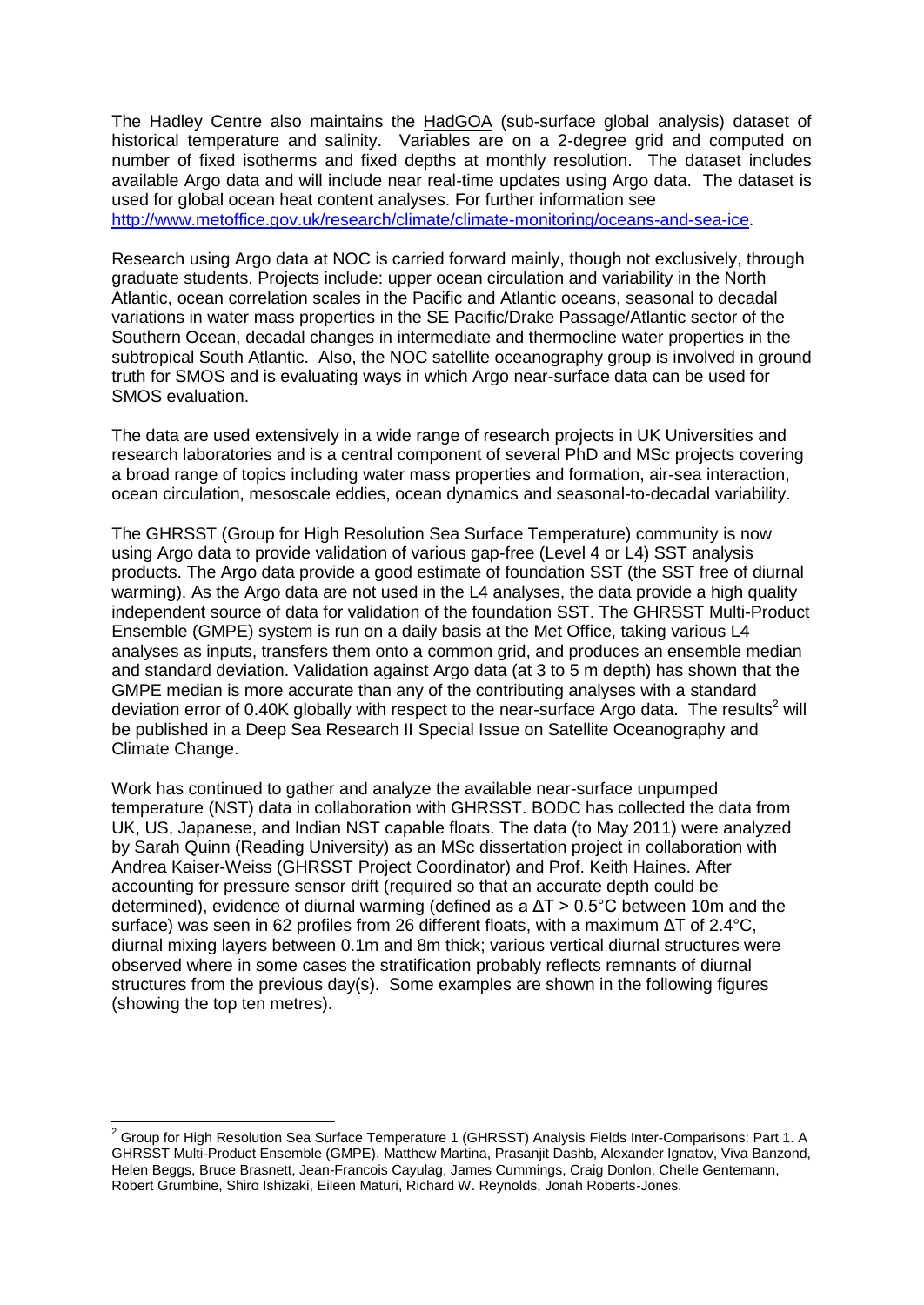

*Figure 5. Examples of various diurnal mixed layer structures observed by NST capable Argo floats.*

At this stage the accuracy of the un-pumped Argo measurements has not been verified and it is not known whether they are less accurate (or by how much), compared to the standard Argo pumped measurements, nevertheless the results do demonstrate the ability of such floats to record significant near-surface stratification that would otherwise be missed and provide information of value to the GHRSST community. The data from all the NST-capable floats, including Scripp's Iridium floats that sample (with the pump running) at 1db (with 1m bins above 10m). At present (late February) there are over 200 un-pumped Apex floats deployed plus 75 (or more) NST capable Iridium floats. It is proposed to analyze the now much larger data set ahead of the Argo Science Workshop in September 2012.

## **Funding**

It was initially agreed in 1999 that MoD and DETR (then Defra, Dept of Environment, Fisheries and Rural Affairs and now DECC, Dept of Energy and Climate Change) would provide matching funding (through the Met Office) for UK Argo, and that NERC would also provide funding and support through NOCS and BODC. This agreement collapsed after MoD withdrew its funding to the Met Office in April 2010. Regular funding from DECC (ex Defra) to the Met Office has also reduced, although it has been supplemented in most years with year-end under-spend funding for floats. Hence the funding profile has exhibited large yearto-year variations. Securing an adequate level of regular funding for UK Argo activities at the Met Office remains an issue, particularly with the cessation of the MoD funding in 2010. In the last few years, funding for personnel (programme management, coordination and technical support) has been at a minimal level and has not kept up with the funding for floats.

NERC funding has also been variable due to funding for floats relying largely on bids to thematic programmes and end-of-year under-spends, although the regular NERC funding for support activities (e.g. data processing, science leadership) has been relatively stable. In its review of National Capability NERC has prioritised resource spend on Argo highly and the NERC asset management strategy (capital funding for floats) has Argo high on the list. This is based on the assumption that the Met Office will continue to be funded to manage and operate the programme and also procure floats.

During 2011 various meeting were held with DECC and other government departments to try and identify those departments who benefit from Argo and could contribute to costs. However, these approaches have not yielded any additional funding. The Argo funding issue has also been raised to the cross government Marine Science Coordination Committee [\(http://www.defra.gov.uk/mscc/\)](http://www.defra.gov.uk/mscc/) and in February 2012 a meeting was arranged by the Government's Chief Scientific Advisor to discuss funding and governance arrangements for core long term observational programmes (such as Argo).